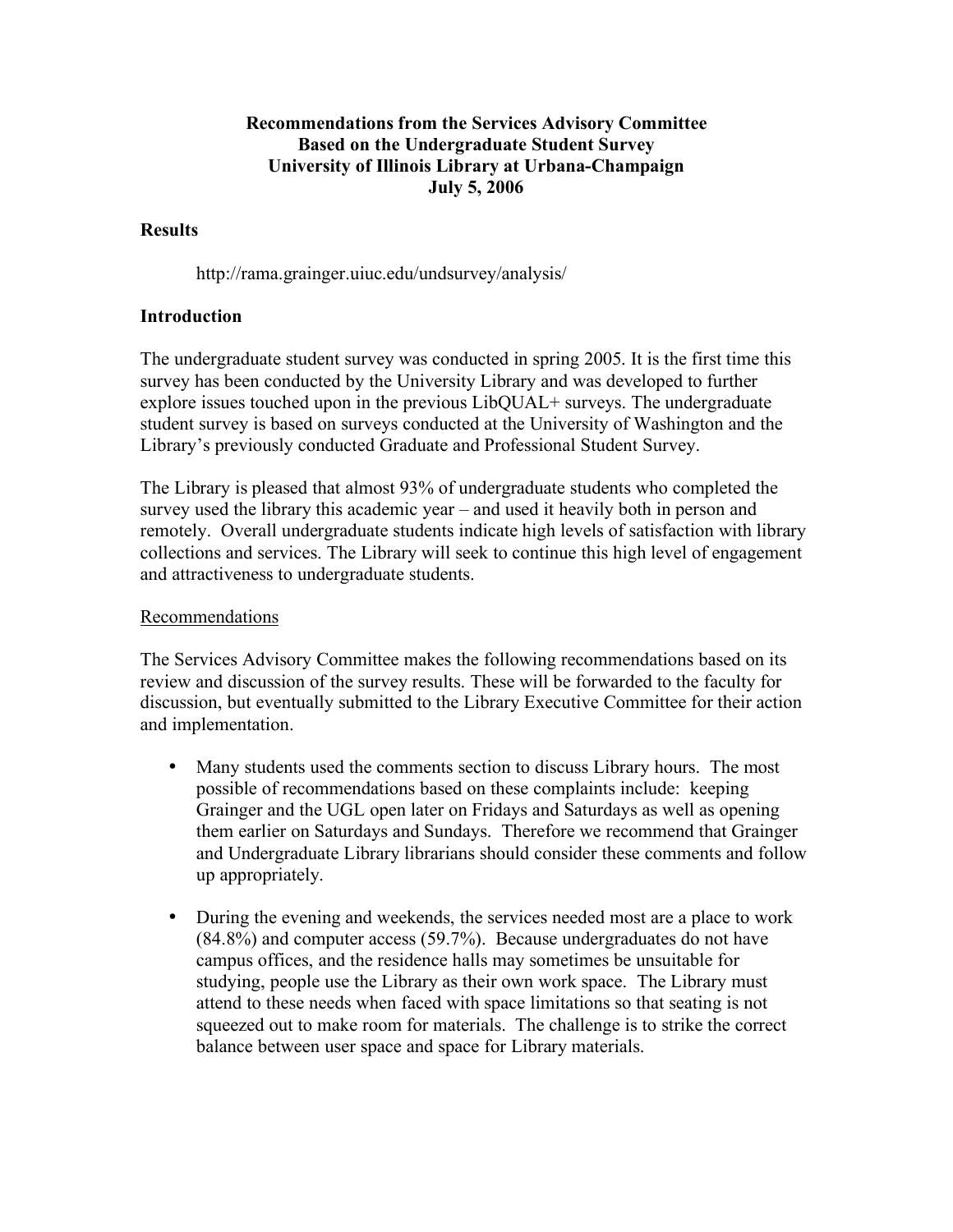- Given that, on a weekly or more often basis, 48.9% visit the library in person and that the top reasons for visiting the library weekly or more often are individual study/work or group study/work, "library as place" remains an important component of services to undergraduate students. The Library should continue upgrading and remodeling user spaces in the libraries with careful attention to the need for study and work spaces both for individuals and groups. We recommend that the Director of Library Facilities incorporate these data in space planning decisions.
- Many of the problems that undergraduates seem to be having may have a solution in services that already exist in the library system such as workshops, tutorials, chat help, etc. However, based upon the survey it is clear that few students are aware of these services and their potential benefit to them. Therefore the User Education Committee should create and implement a plan to market these services to students and all librarians should also evaluate these services to their constituent groups.
- Judging by the services students find most valuable (online article databases, online catalog, and library website) it is clear that the services used most are not just within the library's walls, but on the internet. The percentage of people using the library in person weekly or more (48.9%) is approximately equal to the percentage accessing the library via a non-library computer (44.7%). Thus, we recommend that the Associate University Librarian for Information Technology Policy and Planning expedite the work of the Gateway Redesign Committee.
- Just as the resources found to be most valuable should be emphasized, those found to be least valuable should be analyzed as well. *Review newly arrived items* was found to be the least valuable activity by undergrads of virtually every class level and major. This service is one that is more useful to graduate students and faculty. As such, libraries frequented by undergrads (ACES, Grainger, UGL) should take care not to devote too many resources to *newly received items* and other entries found least valuable by the survey.
- Though the response to what the Library should view as a priority is more spread out among priorities than were responses on the graduate and professional student survey, the majority of students chose six items as a priority: full-text documents, add wireless internet availability, electronic access to current articles, provide study areas, provide electronic access to books and reference tools, and provide electronic access to older articles. We recommend that the Associate University Librarian for Collections and the Collection Development Committee incorporate these data in discussions about electronic resource collection development and budget allocation. These data should inform planning of many committees and units within the library. Individual librarians should refer to priorities identified in the survey by students for their specific library.